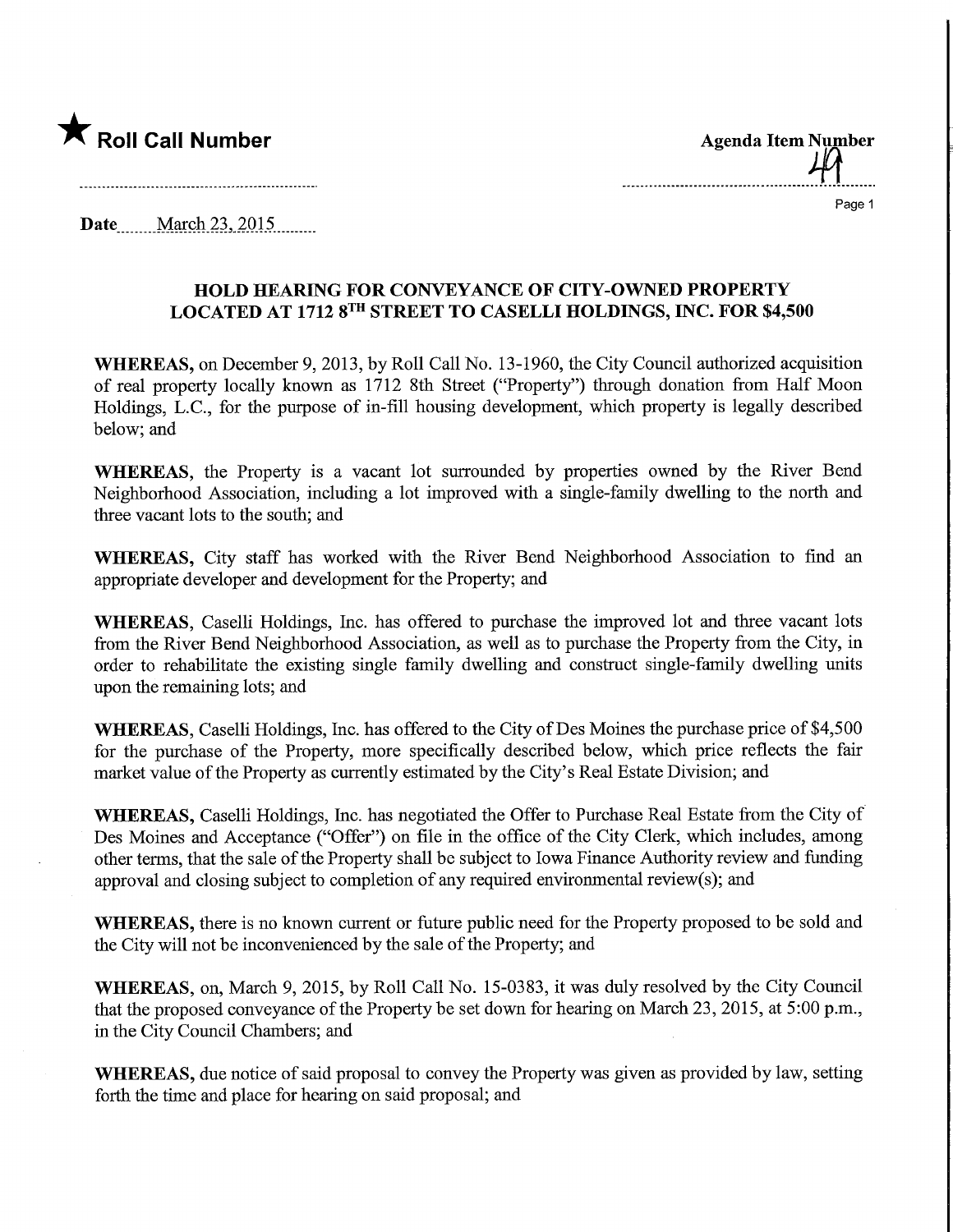## $\bigstar$  Roll Call Number

Page 2

Date........March.23,.2015.

WHEREAS, in accordance with City Council direction, those interested in this proposed conveyance, both for and against, have been given an opportunity to be heard with respect thereto and have presented their views to the City Council.

NOW, THEREFORE, BE IT RESOLVED by the City Council of the City of Des Moines, Iowa:

1. Upon due consideration of the facts and statements of interested persons, the objections to the proposed conveyance of the City-owned property locally known as 1712 8<sup>th</sup> Street are hereby overruled and the hearing is closed.

2. There is no public need for the real property described below, and the public would not be inconvenienced by reason of the conveyance of said property locally known as 1712 8<sup>th</sup> Street, and legally described as follows:

LOT 5 AND THE SOUTH  $\frac{1}{2}$  OF LOT 4, BLOCK 14, POLK COUNTY HOMESTEAD & TRUST CO ADDITION, AN OFFICIAL PLAT, ALL NOW INCLUDED IN AND FORMING A PART OF THE CITY OF DES MOINES, POLK COUNTY, IOWA.

3. That the sale and conveyance of such property to Caselli Holdings, Inc. for \$4,500, together with payment by such grantee of the estimated publication and recording costs for this transaction, and subject to Iowa Finance Authority review and funding approval with closing subject to completion of any required environmental review(s), be and is hereby approved.

4. The Mayor is authorized and directed to sign the Offer to Purchase and Deed for the conveyance as identified above, and the City Clerk is authorized and directed to attest to the Mayor's signature.

5. Upon proof of payment of the consideration plus \$113.00 for publication and recording costs, the City Clerk is authorized and directed to forward the original of the Offer to Purchase and Deed, together with a certified copy of this resolution and of the affidavit of publication of the notice of this hearing, to the Real Estate Division of the Engineering Department for the purpose of causing said documents to be recorded upon closing.

6. The City Manager and/or his designee is hereby authorized and directed to administer and monitor the Offer to Purchase; to approve and execute documents pertaining to any minor or unsubstantial changes to said Offer, and, if needed, to approve, proceed with and execute documents pertaining to termination of the Offer if Caselli Holdings, Inc. fails to fulfill the contract terms required, following approval of the City Legal Department.